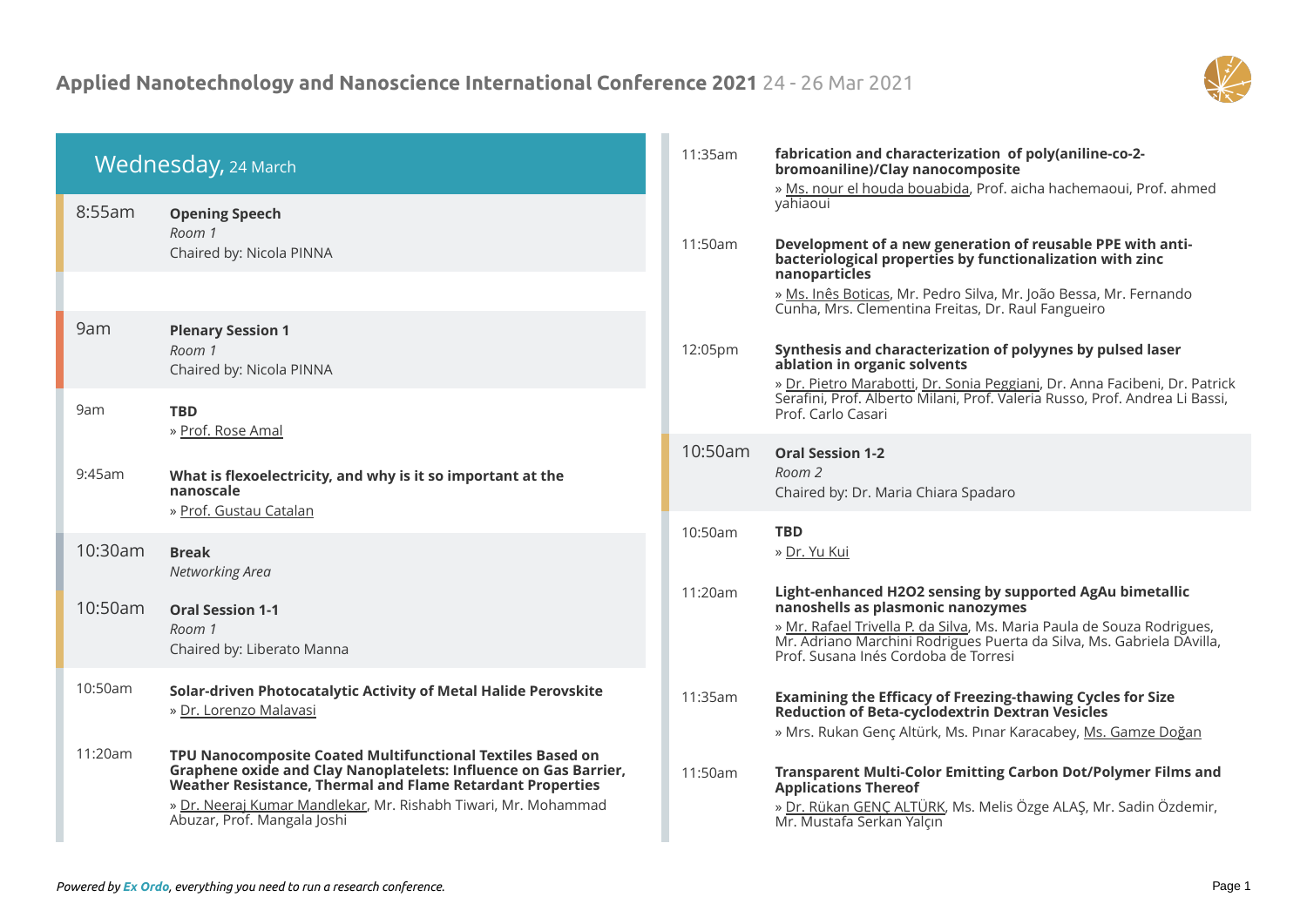

| Continued from Wednesday, 24 March |                                                                                                                                                                                                                                                                                | 1:48pm             | Sub-10 nm resolution patterning of pockets for enzyme<br>immobilization via tc-SPL                                                                                                                                                                  |
|------------------------------------|--------------------------------------------------------------------------------------------------------------------------------------------------------------------------------------------------------------------------------------------------------------------------------|--------------------|-----------------------------------------------------------------------------------------------------------------------------------------------------------------------------------------------------------------------------------------------------|
| 12:05pm                            | Spatial defects nanoengineering for bipolar conductivity in MoS2<br>» Dr. Annalisa Calò                                                                                                                                                                                        | 1:30 <sub>pm</sub> | » Dr. Annalisa Calò<br><b>Flash Session 1</b>                                                                                                                                                                                                       |
| 12:20pm                            | Lunch<br>Networking Area                                                                                                                                                                                                                                                       |                    | Room 2<br>Chaired by: Prof. Gustau Catalan                                                                                                                                                                                                          |
| 1:30 <sub>pm</sub>                 | <b>Flash Session 1</b><br>Room 1<br>Chaired by: Dr. Lorenzo Malavasi                                                                                                                                                                                                           | 1:30pm             | A two-dimensional photonic crystal resonator for high pressure<br>sensing<br>» Dr. Amel Bounouioua, Ms. Ahlem BENMERKHI, Prof. Bouchemat<br>mohamed                                                                                                 |
| 1:30 <sub>pm</sub>                 | Use of magnetic field for structuring supercapacitor electrodes<br>» Dr. Nicolas Goubard, Dr. Frédéric Favier, Prof. Thierry Brousse                                                                                                                                           | 1:33pm             | <b>Hybrid Soret Nano-Assemblies for Mobile Phone-based</b><br><b>Ultrasensitive Copper Ion Sensing</b><br>» Mr. Seemesh Bhaskar, Dr. Sai Sathish Ramamurthy                                                                                         |
| 1:33 <sub>pm</sub>                 | Surface Functionalized Nickel Sulfide Nanostructures for pH<br><b>Responsive Selective Adsorption of Pollutants</b><br>» Ms. SUNITA KUMARI                                                                                                                                     | 1:36pm             | Nanofabrication of controlled design plasmonic gold substrates<br>by direct laser writing<br>» Dr. Nicoleta Tosa, Dr. Lucian Barbu-Tudoran, Dr. Cosmin Farcau                                                                                       |
| 1:36pm                             | Electrocatalytic properties of synthesized Co-Fe nanocones<br>obtained using crystal growth modifier with applied,<br>superimposed magnetic field<br>» Ms. Katarzyna Skibińska, Dr. Karolina Kolczyk-Siedlecka, Dr. Dawid<br>Kutyla, Mrs. Anna Jedraczka, Prof. Piotr Zabinski | 1:39pm             | Characterization of transport properties and field emission in<br><b>MoS2 Field-Effect Transistors</b><br>» Dr. Filippo Giubileo, Mr. Aniello Pelella, Mr. Enver Faella, Mr.<br>Alessandro Grillo, Dr. Francesca Urban, Prof. Antonio Di Bartolomeo |
| 1:39pm                             | Hydrogen production using Au@ZnO-Graphene by Water Splitting<br>» Mr. Bryan Bentz                                                                                                                                                                                              | $1:42$ pm          | <b>Grafted Zinc Phthalocyanine to Organic Copolymers as Effective</b><br>Photosensitezer for Photodynamic Processes<br>» Dr. Tamara Potlog, Mr. Pavel Tiuleanu, Mr. Ion Lungu, Dr. Stefan                                                           |
| $1:42$ pm                          | Sub□nano Gold-Cobalt Particles as Effective Catalysts in the<br><b>Synthesis of Propargylamines</b><br>» Dr. BERRICHI AMINA, Prof. Bachir Redoaune, Prof. Bedrane Sumeya,<br>Ms. Bensaad meriem, Prof. Choukchou-Braham Noureddine                                             | 1:45pm             | Robu<br>Electron emission by slow He ions impact on free-electron metal<br>surfaces<br>» Dr. pierfrancesco riccardi                                                                                                                                 |
| 1:45pm                             | Effect of surfactant on TiO2 electrophoretic deposition for the<br>formation of photocatalytically active layers<br>» Ms. larisa sorokina, Dr. Egor Lebedev, Mr. Sergey Dubkov, Mr. Roman<br>Ryazanov, Prof. Tomasz Maniecki, Prof. Dmitry Gromov                              | 1:48pm             | Influence of cationic substitution on antibacterial activity of<br>nanosised calcium phosphate<br>» Dr. Agnese Brangule, Dr. Ingus Skadiņš, Prof. Dace Bandere                                                                                      |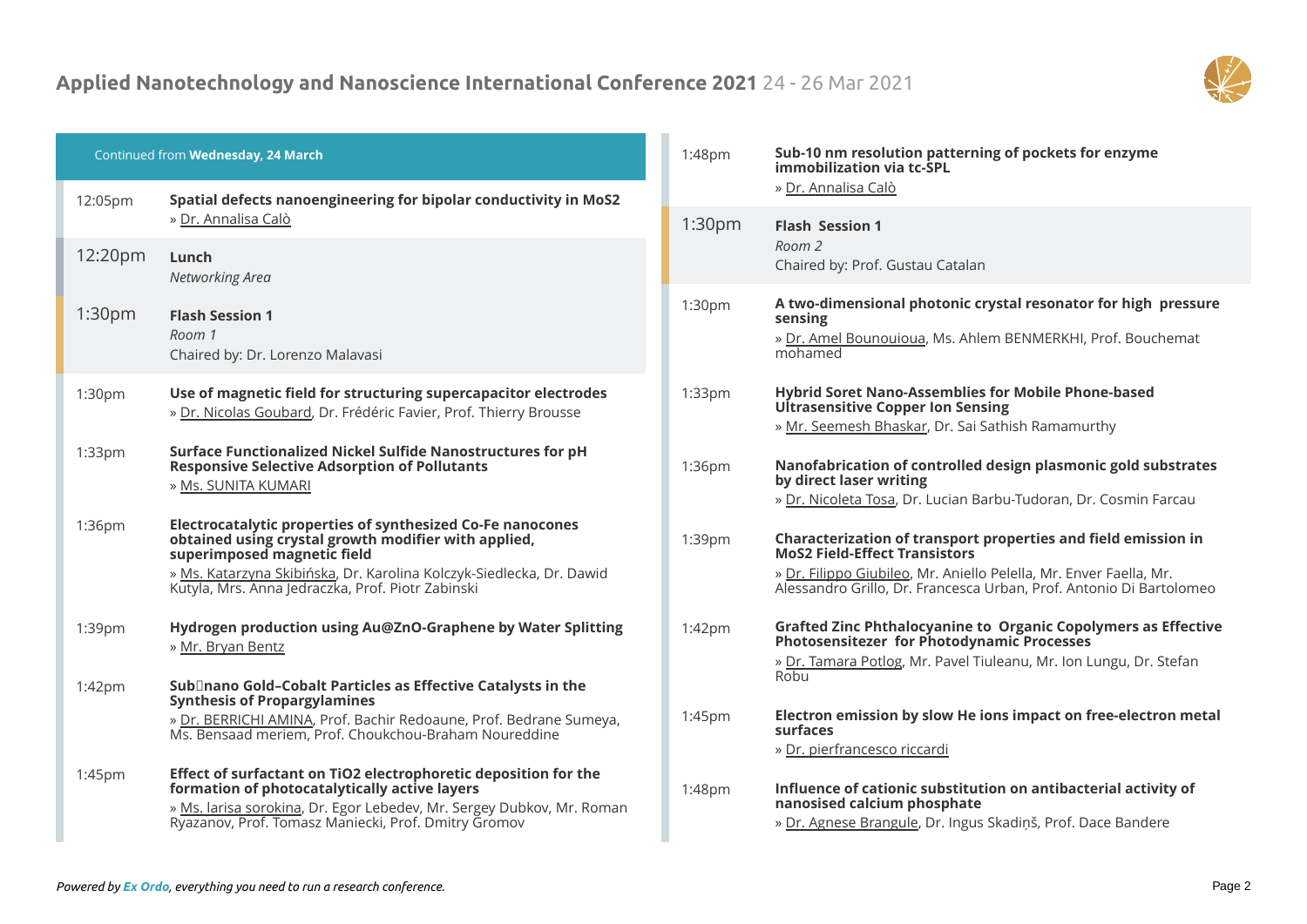

| Continued from Wednesday, 24 March |                                                                                                                                                                                                                                                   | 2pm                | 1D sp-carbon chains-based nanocomposites by laser ablation in<br>polymeric solutions                                                                                            |
|------------------------------------|---------------------------------------------------------------------------------------------------------------------------------------------------------------------------------------------------------------------------------------------------|--------------------|---------------------------------------------------------------------------------------------------------------------------------------------------------------------------------|
| 2pm                                | <b>Flash Session 2</b><br>Room 1<br>Chaired by: Dr. Lorenzo Malavasi                                                                                                                                                                              |                    | » Dr. Sonia Peggiani, Dr. Pietro Marabotti, Dr. Anna Facibeni, Prof.<br>Alberto Milani, Prof. Valeria Russo, Prof. Andrea Li Bassi, Prof. Carlo<br>Casari                       |
| 2pm                                | <b>Hybrid Concept to Develop Next-Generation Energy-Storage</b><br><b>Technologies</b><br>» Ms. anukriti pokhriyal, Prof. Pedro Gómez-Romero                                                                                                      | 2:03 <sub>pm</sub> | Development of chitosan/gelatin/ silver nanoparticles based<br>bionanocomposite films for wound healing applications<br>» Ms. Isha Gupta, Dr. Sonia Gandhi, Prof. Sameer Sapra  |
| 2:03pm                             | Enhancing the Perovskite Solar Cells Efficiency by Carbon Dots<br>Integration into the PCBM Electron Transport Layer                                                                                                                              | 2:06pm             | Secondary Electron emission in the interaction of low Energy ions<br>and electrons from graphene based materials<br>» Dr. pierfrancesco riccardi                                |
|                                    | » Ms. Melis Özge ALAŞ, Mr. Adem Mutlu, Prof. Emre Gür, Prof. Ceylan<br>Zafer, Dr. Rükan GENÇ ALTÜRK                                                                                                                                               | 2:09pm             | In-situ fabrication of ZnO-rGO nanomaterials and their<br>photocatalytic performance                                                                                            |
| 2:06pm                             | Local heat sources based on Al-CuOx multilayer structures:<br>formation features and thermal properties                                                                                                                                           |                    | » Mrs. Aura Merlano, Dr. Ángel Salazar                                                                                                                                          |
|                                    | » Dr. Egor Lebedev, Ms. larisa sorokina, Mr. Roman Ryazanov, Mr.<br>Artem Sysa                                                                                                                                                                    | 2:12 <sub>pm</sub> | Regularities of the catalyst nanoparticles formation and the<br>synthesis of CNTs in PECVD process<br>» Dr. Evgeniy Kitsyuk, Ms. Yulia Fedorova, Dr. Alexander Dudin            |
| 2:09pm                             | Optimization of eco-friendly synthesis of silver nanoparticles<br>from leaves extract of Alstonia angustiloba.<br>» Mrs. NURHIDAYAH AB. RAHIM, Prof. MD AZMAN SEENI MOHAMED                                                                       | 2:15pm             | Electron beam-plasma vacuum deposition of very thin carbon<br>films on quartz and sapphire substrate for transmissive<br>photocathode applications                              |
| 2:12 <sub>pm</sub>                 | Atomically dispersed Fe in C2N framework as sulfur host<br>materials for Efficient Lithium-Sulfur Batteries<br>» Mr. Zhifu Liang, Mr. Dawei Yang, Dr. Pengyi Tang, Dr. Jordi Llorca, Dr.                                                          |                    | » Dr. Jozef Huran, Dr. Nikolay Balalykin, Dr. Mikhail Nozdrin, Dr. Vlasta<br>Sasinková, Mrs. Eva Kováčová, Mr. Alexander Skrypnik, Dr. Alexander<br>Kobzev, Dr. Grigory Shirkov |
|                                    | Marc Heggen, Dr. Rafal E Dunin-Borkowski, Dr. Yingtang Zhou, Dr. Joan<br>Ramon Morante, Dr. Andreu Cabot, Dr. Jordi Arbiol                                                                                                                        | 2:30 <sub>pm</sub> | <b>Break</b><br>Networking Area                                                                                                                                                 |
| 2:15pm                             | Grewia tenax leaves extract mediated silver nanoparticles<br>applications for antibacterial, antibiofilm and antifungal activity<br>» Mrs. Priyanka Yadav, Ms. Monisha Singhal, Dr. Surendra Nimesh, Dr.<br>Sreemoyee Chatterjee, Dr. Nidhi Gupta | 2:50 <sub>pm</sub> | <b>Oral Session 2-1</b><br>Room 1<br>Chaired by: Prof. Manish Chhowalla                                                                                                         |
| 2pm                                | <b>Flash Session 2</b><br>Room 2<br>Chaired by: Prof. Gustau Catalan                                                                                                                                                                              | 2:50pm             | Heterogeneous catalysts at atomic scale: from growth<br>mechanisms to properties<br>» Dr. Maria Chiara Spadaro                                                                  |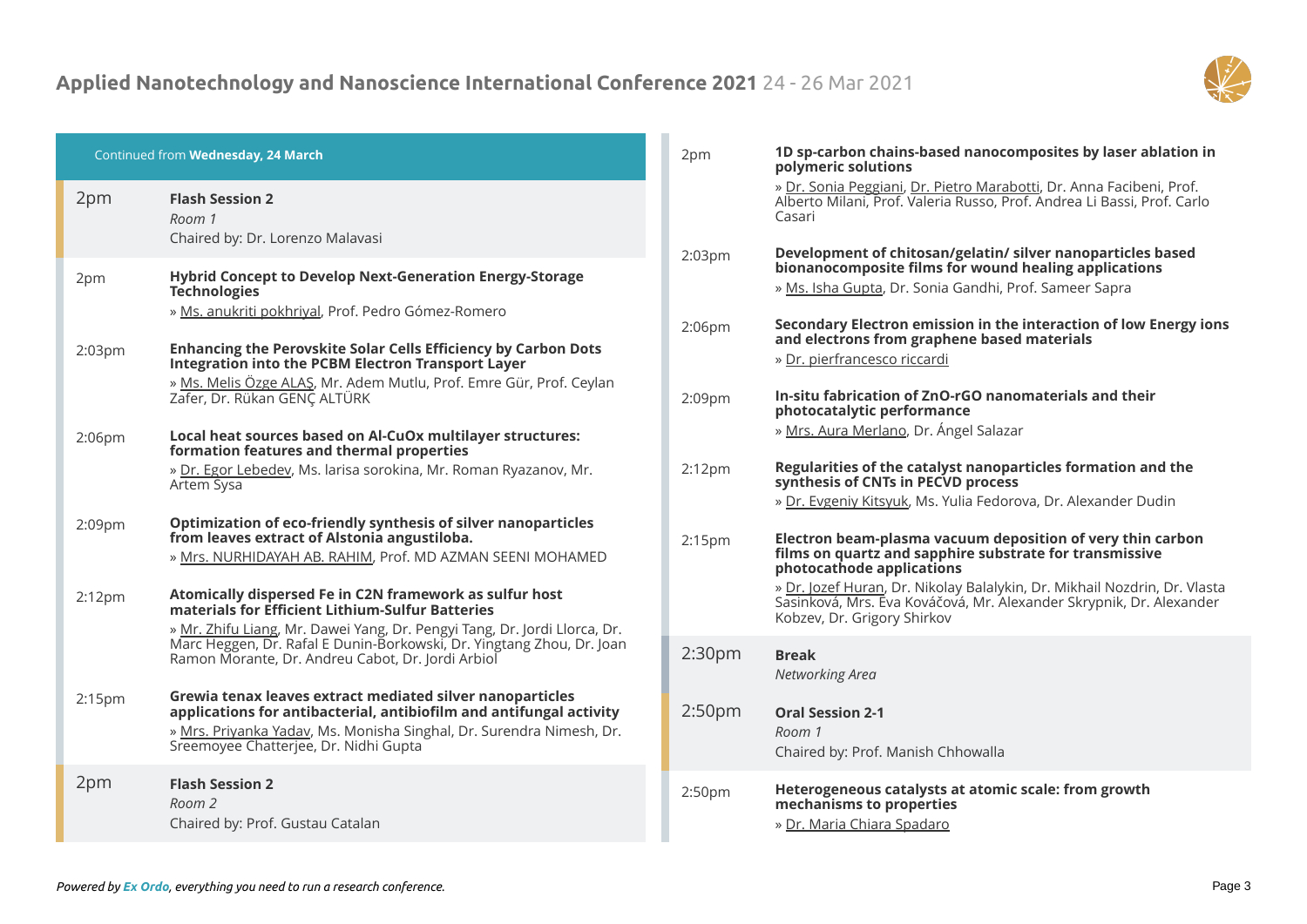

| Continued from Wednesday, 24 March |                                                                                                                                                                                                                                                           | 3:35pm             | A Nanotoxicology Study: The Impact of Size of Silver & Gold<br>Nanoparticles on Lung Cells<br>» Ms. Hanouf Bafhaid, Dr. Zubair Ahmed, Dr. Youcef Mehellou, Dr.                                                                                       |
|------------------------------------|-----------------------------------------------------------------------------------------------------------------------------------------------------------------------------------------------------------------------------------------------------------|--------------------|------------------------------------------------------------------------------------------------------------------------------------------------------------------------------------------------------------------------------------------------------|
| 3:20pm                             | Electrodeposition of metal-organic frameworks for energy and<br>environment applications<br>» Dr. Xuan Zhang, Mr. Wei Guo, Mr. Sijie Xie, Prof. Jan fransaer                                                                                              | 3:50pm             | Hanene Ali-Boucetta<br>Tunable hydrogel nanostructures by microfluidics to control<br>Hydrodenticity effect for multimodal imaging applications                                                                                                      |
| 3:35pm                             | Eco-friendly synthesis of noble metallic nanoparticles: from<br>theory to practice<br>» Ms. Ana-Alexandra Sorescu, Dr. Alexandrina Nuta, Dr. Suica-Bunghez<br>Ioana-Raluca, Dr. Mariana Calin                                                             | 4:05pm             | » Mr. Alessio Smeraldo, Prof. Enza Torino<br>Fighting Helicobacter pylori with drug-free nanostructured lipid<br>carriers (NLC)<br>» Ms. Rute Chitas, Dr. Catarina L. Seabra, Dr. Cláudia Nunes, Dr. Paula<br>Parreira, Prof. M. Cristina L. Martins |
| 3:50pm                             | Preparation of TiO2 thin films covered by plasmonic Ag<br>nanoparticles by laser ablation technique for visible-light water<br>splitting<br>» Dr. Martin Kostejn, Dr. Radek Fajgar, Dr. Vladislav Drinek, Dr. Vera                                        | 4:20pm             | <b>Break</b><br>Networking Area                                                                                                                                                                                                                      |
| 4:05pm                             | Jandova, Dr. Jaroslav Kupcik, Dr. Snejana Bakardijeva<br>Green Energy hybrid graphene device                                                                                                                                                              | 4:40 <sub>pm</sub> | <b>Plenary Session 2</b><br>Room 1<br>Chaired by: Nicola PINNA and Liberato Manna                                                                                                                                                                    |
| 2:50 <sub>pm</sub>                 | » Dr. javier martinez<br><b>Oral Session 2-2</b>                                                                                                                                                                                                          | 4:40pm             | <b>TBD</b><br>» Dr. Steven George                                                                                                                                                                                                                    |
|                                    | Room 2<br>Chaired by: Prof. Laura Fabris                                                                                                                                                                                                                  | 5:25pm             | Plasmonic metal oxide nanocrystals<br>» Prof. Delia Milliron                                                                                                                                                                                         |
| 2:50pm                             | PCE-based additives enable the formulation of highly-loaded,<br>high-performance ceramic inks for extrusion printing<br>» Mr. Omid Akhlaghi, Mr. Amin Hodaei, Mr. Can Akaoglu, Mr. navid<br>Khani, Ms. Ferdows Afghah, Mr. Bahattin Koc, Ms. Ozge Akbulut |                    | Thursday, 25 March                                                                                                                                                                                                                                   |
| 3:20pm                             | <b>Tumor-Targeted Indocyanine Green-Loaded Ferritin Nanotracers</b><br>for Intraoperative Detection of Cancer Tissue on an Orthotopic<br><b>Murine Model of Breast Cancer</b>                                                                             | 9am                | <b>Plenary Session</b><br>Room 1<br>Chaired by: Liberato Manna                                                                                                                                                                                       |
|                                    | » Dr. Serena Mazzucchelli, Dr. Marta Sevieri, Dr. Leopoldo Sitia, Dr.<br>Arianna Bonizzi, Dr. Raffaele Allevi, Dr. marta truffi, Dr. Carlo Morasso,<br>Prof. Fabio Corsi                                                                                  | 9am                | <b>TBD</b><br>» Prof. Manish Chhowalla                                                                                                                                                                                                               |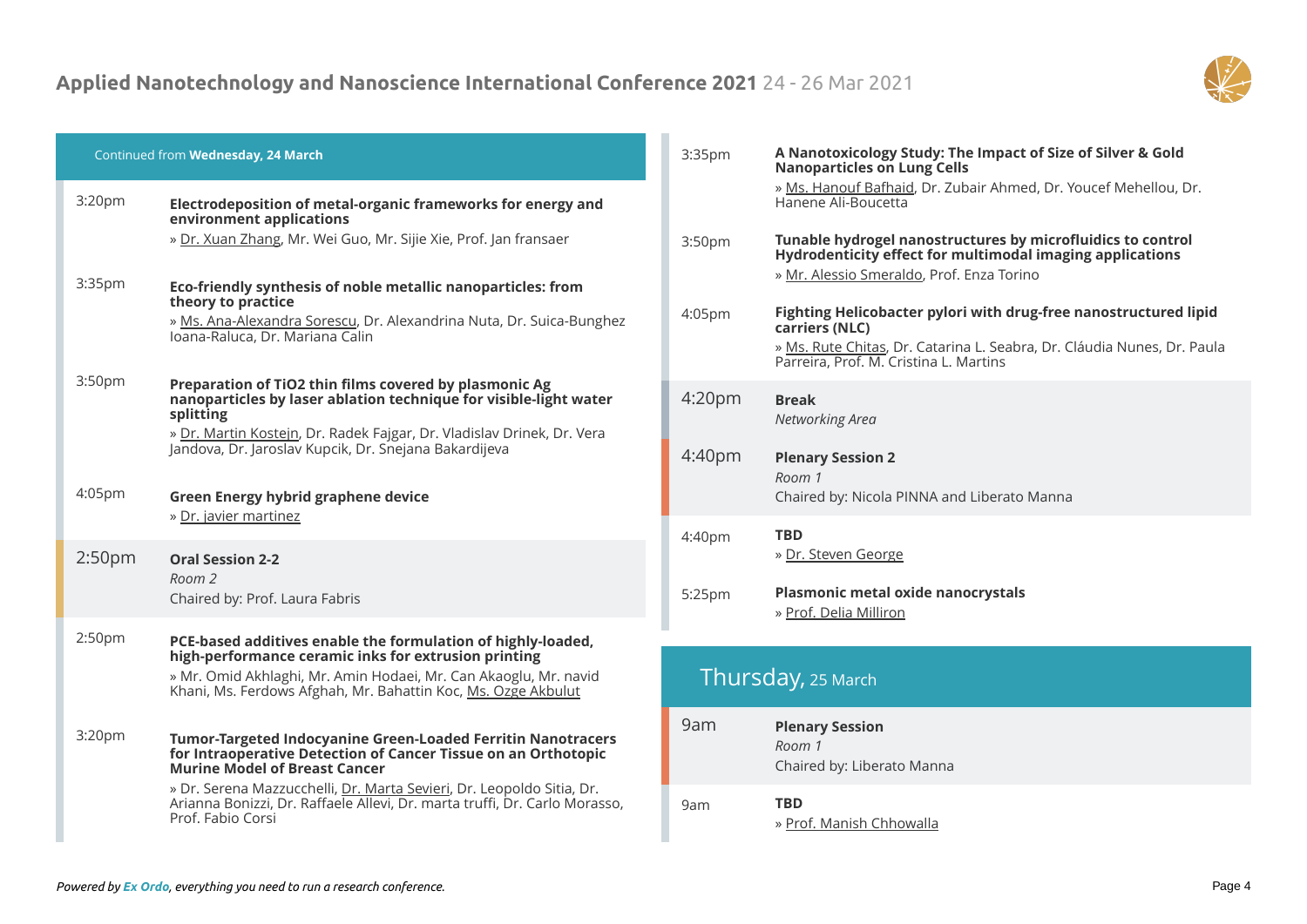

| Continued from Thursday, 25 March |                                                                                                                                                                                                                          | 10:50am               | Optical Properties of Layered Hybrid Perovskites: Nano @ Bulk<br>» Prof. Angshuman Nag                                                                                                                                                                                                                                                                    |
|-----------------------------------|--------------------------------------------------------------------------------------------------------------------------------------------------------------------------------------------------------------------------|-----------------------|-----------------------------------------------------------------------------------------------------------------------------------------------------------------------------------------------------------------------------------------------------------------------------------------------------------------------------------------------------------|
| 9:45am                            | Nanocrystals as chemical building blocks<br>» Prof. Helmut Cölfen                                                                                                                                                        | 11:20am               | Hybrid luminescent systems on the base of PbS nanocrystals and                                                                                                                                                                                                                                                                                            |
| 10:30am                           | <b>Break</b><br>Networking Area                                                                                                                                                                                          |                       | freestanding porous silicon microcavities in the near-infrared<br>range<br>» Ms. Irina Kriukova, Dr. Pavel Samokhvalov, Prof. Igor Nabiev                                                                                                                                                                                                                 |
| 10:50am                           | <b>Oral Session 1-1</b><br>Room 1<br>Chaired by: Prof. Manish Chhowalla                                                                                                                                                  | 11:35am               | Morphologically controlled synthesis of Ag@S where S= CZTS, PbS<br>based hybrid nanostructures<br>» Ms. Anchal Yadav, Prof. Bart Follink, Dr. Alison Funston                                                                                                                                                                                              |
| 10:50am                           | <b>TBD</b><br>» Ms. Lianzhou Wang                                                                                                                                                                                        | 11:50am               | Implementation of disordered hyperuniform micro and nano<br>architectures via nano-imprint lithography of metal oxides                                                                                                                                                                                                                                    |
| 11:20am                           | Hydroxyapatite Growth on the Carbon Dot entegrated<br>TiO2Nanoneedles in Simulated-Body-Fluids(SBF)<br>» Mr. aziz rahman aylak, Dr. Rükan GENÇ ALTÜRK                                                                    |                       | » Dr. Zeinab CHEHADI, Dr. Mohammed Bouabdellaoui, Mrs. Mehrnaz<br>Modaresialam, Prof. David Grosso, Dr. Marco Abbarchi                                                                                                                                                                                                                                    |
| 11:35am                           | Characterization and in-vitro hemolysis evaluation of carboxy<br>methyl cellulose capped silver nano particles.<br>» Ms. Archi Ghosh, Dr. Mahua Ghosh Chaudhuri, Dr. Prasanta Kumar<br>Maiti, Prof. Kumkum Bhattacharyya | 12:05pm<br>mechanisms | <b>Quantum Dots dimers: fabrication and insight on interaction</b><br>» Mr. Carlo Nazareno Dibenedetto, Prof. Elisabetta Fanizza, Dr.<br>Liberato De Caro, Dr. Rosaria Brescia, Dr. Annamaria Panniello, Prof.<br>Raffaele Tommasi, Dr. Chiara Ingrosso, Dr. Cinzia Giannini, Prof. Angela<br>Agostiano, Prof. Maria Lucia Curri, Dr. Marinella Striccoli |
| 11:50am                           | <b>Glyconanomaterials and Lectinomics for biomedical theranostic</b><br>approach.<br>» Ms. SHRIYA AGARWAL, Dr. Raj Kumar Tiwari, Dr. Shilpi Chanda, Dr.                                                                  | 12:20pm               | Lunch<br>Networking Area                                                                                                                                                                                                                                                                                                                                  |
| 12:05pm                           | Manisha Singh<br><b>GREEN BIOSYNTHESIS OF MULTIFUNCTIONAL NANOMATERIALS</b><br>» Prof. Malik Maaza                                                                                                                       | 1:30 <sub>pm</sub>    | <b>Oral Session 2-1</b><br>Room 1<br>Chaired by: Prof. Laura Fabris                                                                                                                                                                                                                                                                                       |
| 10:50am                           | <b>Oral Session 1-2</b><br>Room 2<br>Chaired by: Prof. Helmut Cölfen                                                                                                                                                     | 1:30pm                | Detailed calorimetric analysis of micelle formation from aqueous<br>binary surfactant mixtures for design of nanoscale drug carriers<br>» Dr. Ádám Juhász, Mr. László Seres, Dr. Edit Csapó                                                                                                                                                               |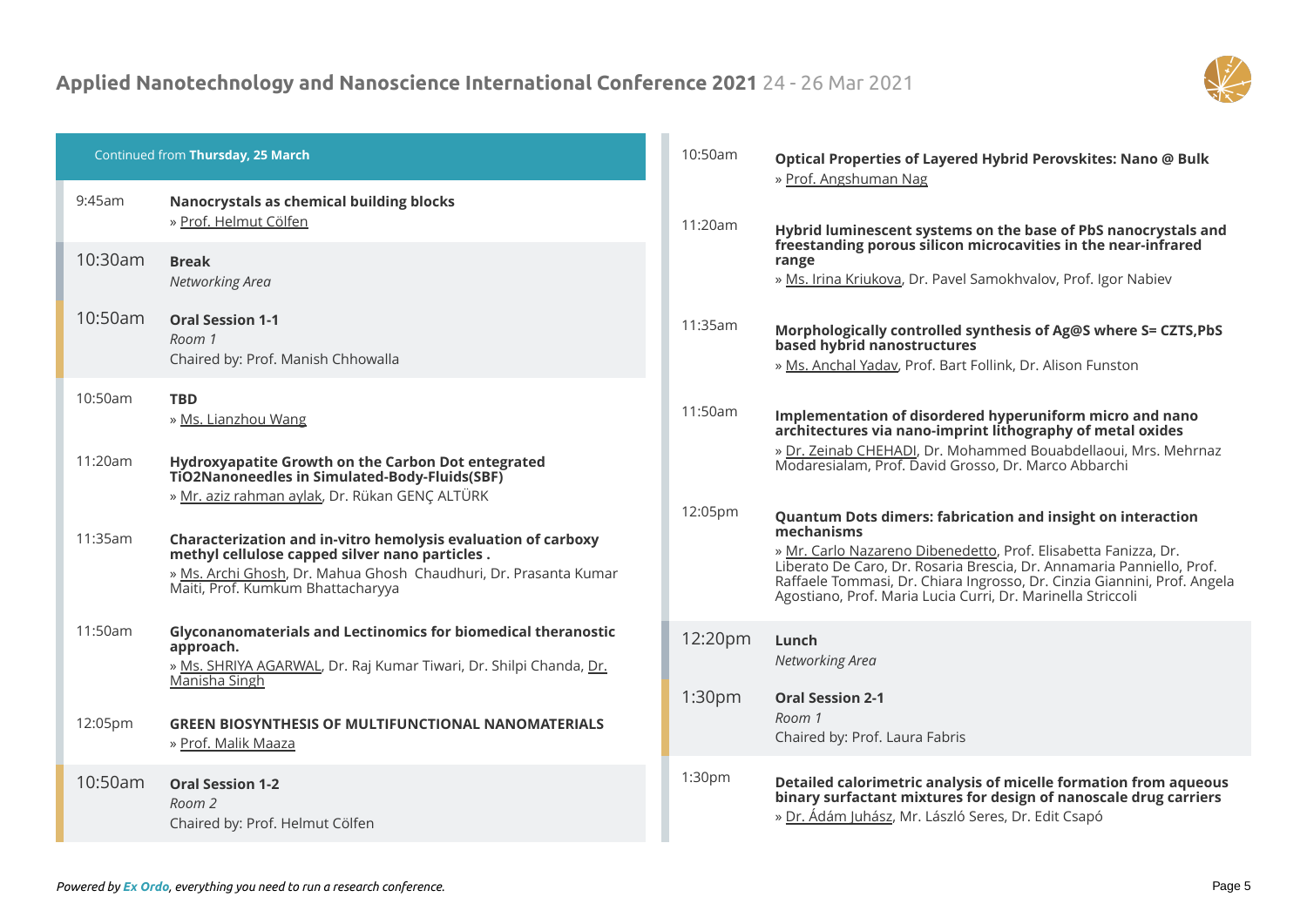

| Continued from Thursday, 25 March |                                                                                                                                                                                                                                                                                                                                                                                                  | 1:45 <sub>pm</sub> | Supercapacitor electrodes based on carbon nanostructures<br>» Dr. Roger Amade Rovira, Mr. Joan Martí Gonzalez, Mr. Islam Alshaikh,                                                                                                                                                                                                                                                                                                          |
|-----------------------------------|--------------------------------------------------------------------------------------------------------------------------------------------------------------------------------------------------------------------------------------------------------------------------------------------------------------------------------------------------------------------------------------------------|--------------------|---------------------------------------------------------------------------------------------------------------------------------------------------------------------------------------------------------------------------------------------------------------------------------------------------------------------------------------------------------------------------------------------------------------------------------------------|
| 1:45pm                            | <b>Local Administration of Nanoparticles for Chronic Lung Fibrotic</b><br><b>Disorders</b><br>» Dr. laura pandolfi, Ms. Vanessa Frangipane, Ms. Roberta Fusco, Mr.<br>Marco Giustra, Dr. Rosanna Di Paola, Prof. Jorge Distler, Dr. Veronica<br>Codullo, Prof. Miriam Colombo, Dr. Sara Bozzini, Dr. Monica Morosini,<br>Prof. Davide Prosperi, Prof. Salvatore Cuzzocrea, Prof. Federica Meloni | 2pm                | Prof. Esther Pascual, Dr. Jose Luis Andújar, Prof. Enric Bertran Serra<br>Multicomponent suspensions for electrophoretic deposition of<br>composites with carbon nanotubes<br>» Mr. Aleksey Alekseyev, Dr. Egor Lebedev, Prof. Dmitry Gromov, Mrs.<br>Svetlana Pereverzeva, Mr. Roman Ryazanov, Dr. Alexander Dudin                                                                                                                         |
| 2pm                               | Complexation of glycogen with magnetic nanoparticles towards<br>the formulation of biocompatible nanocarriers<br>» Dr. Maria Karayianni, Dr. Stergios Pispas, Dr. Evangelia D. Chrysina                                                                                                                                                                                                          | 2:15 <sub>pm</sub> | <b>Bioinspired Polymer Nanocomposites Providing Scalable Solution</b><br>for Thermal Management<br>» Dr. George Stiubianu, Dr. Maria Cazacu, Dr. Carmen Racles, Dr.<br>Mihaela Dascalu, Dr. Alexandra Bargan, Dr. Adrian Bele, Dr. Codrin<br>Tugui, Dr. Cristian Ursu                                                                                                                                                                       |
| 2:15 <sub>pm</sub>                | The bittersweet symphony of Pexiganan-A grafted chitosan<br>microparticles & Helicobacter pylori<br>» Ms. Diana R. Fonseca, Ms. Ana Moura, Dr. Cátia Teixeira, Dr. Catarina<br>Leal Seabra, Dr. Victoria Leiro, Dr. Berta Estevinho, Prof. Paula Gomes,<br>Dr. Paula Parreira, Prof. M. Cristina L. Martins                                                                                      | 2:30pm             | Microstructural properties and electrochemical performance of<br>electrospun Ge-doped Fe2O3 nanofibers as anode material in<br>sodium-ion batteries<br>» Dr. Beatrix Petrovicova, Dr. Chiara Ferrara, Dr. Gabriele Brugnetti, Dr.<br>Clemens Ritter, Dr. Martina Fracchia, Dr. Paolo Ghigna, Dr. Pollastri                                                                                                                                  |
| 2:30 <sub>pm</sub>                | Brain-targeted nanoparticles for enzyme replacement therapy in<br>neuropathic lysosomal storage disorders: application to Krabbe<br>disease.<br>» Dr. Ambra Del Grosso, Dr. Marianna Galliani, Ms. Lucia Angella, Dr.<br>Melissa Santi, Dr. Ilaria Tonazzini, Mr. Gabriele Parlanti, Dr. Giovanni<br>Signore, Dr. Marco Cecchini                                                                 | 2:45 <sub>pm</sub> | Simone, Dr. Claudia Triolo, Dr. Lorenzo Spadaro, Prof. Riccardo Ruffo,<br>Prof. Saveria Santangelo<br>Microfluidic synthesis of PLGA nanocarriers for the controlled<br>delivery of bioactive compounds in plants of agronomic interest<br>» Dr. Laura Chronopoulou, Ms. Francesca Portoghesi, Dr. Elisa Brasili,<br>Dr. Giulia De Angelis, Dr. Anastasia Orekhova, Dr. Giovanna Simonetti,<br>Prof. Gabriella Pasqua, Prof. Cleofe Palocci |
| 2:45pm                            | Isobaric labeling proteomics allows an easy and high-throughput<br>investigation of protein corona orientation<br>» Dr. Nara Liessi, Dr. Luca Maragliano, Dr. Valentina Castagnola, Dr.<br>Mattia Bramini, Prof. Fabio Benfenati, Dr. Andrea Armirotti                                                                                                                                           | 3pm                | <b>Break</b><br>Networking Area                                                                                                                                                                                                                                                                                                                                                                                                             |
| 1:30 <sub>pm</sub>                | <b>Oral Session 2-2</b><br>Room 2<br>Chaired by: Dr. Céline Chizallet                                                                                                                                                                                                                                                                                                                            | 3:20 <sub>pm</sub> | <b>Oral Session 3-1</b><br>Room 1<br>Chaired by: Nicola PINNA                                                                                                                                                                                                                                                                                                                                                                               |
| 1:30 <sub>pm</sub>                | <b>Quantum mechanics and Molecular dynamics investigations on</b><br>carbon-based nanofluidic device<br>» Dr. Alia Mejri, Dr. Guillaume Herlem, Dr. Fabien Picaud                                                                                                                                                                                                                                | 3:20pm             | Understanding the pathological versus physiological effects of<br>Sr2+ on bone by substitution in biomimetic apatite<br>» Dr. Camila Tovani, Dr. Alexandre Gloter, Dr. Thierry Azaïs, Mr.<br>Mohamed Selmane, Dr. Ana P Ramos, Dr. Nadine Nassif                                                                                                                                                                                            |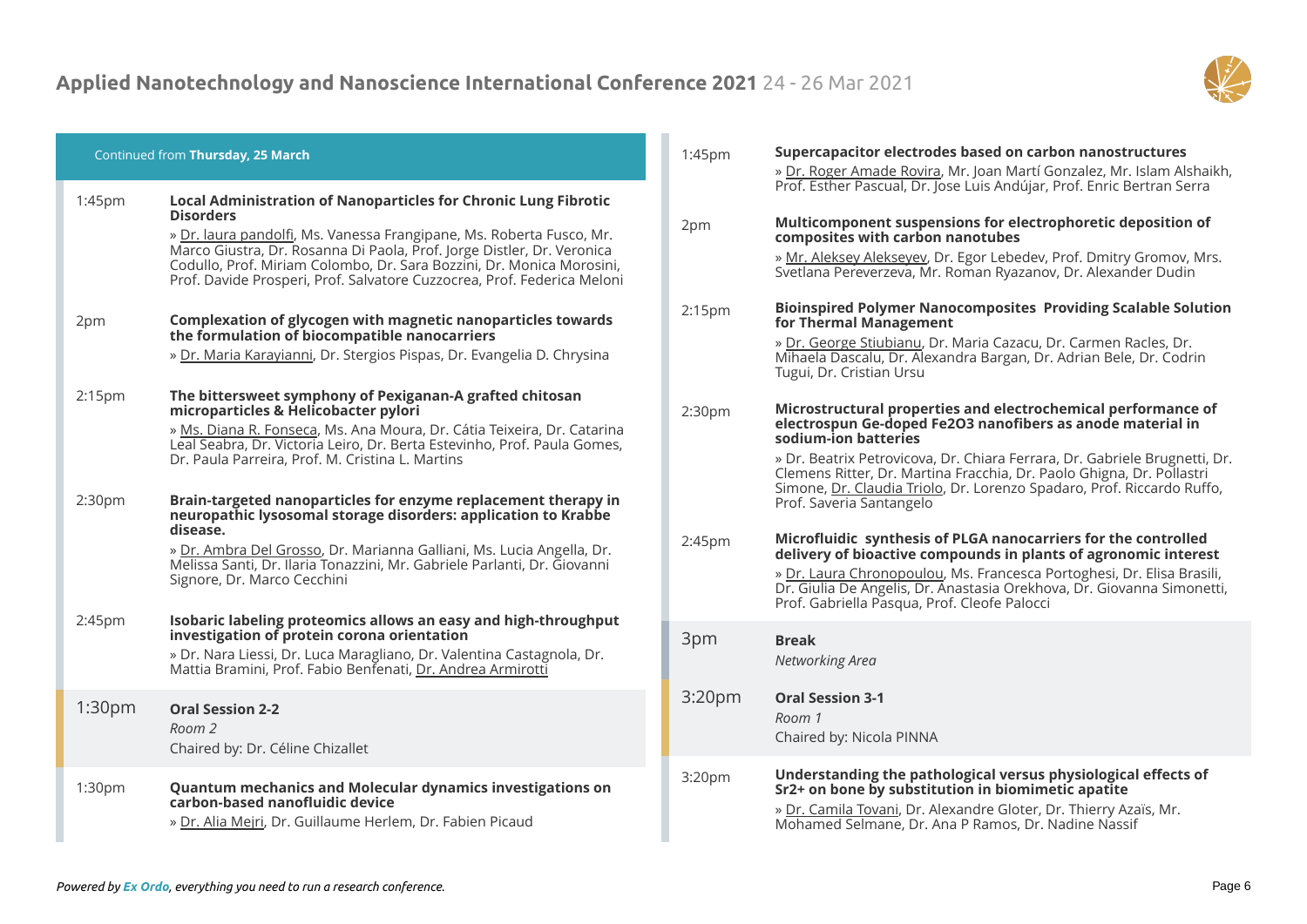

|                    | Continued from Thursday, 25 March                                                                                                                                                                                                                                                                                                          |
|--------------------|--------------------------------------------------------------------------------------------------------------------------------------------------------------------------------------------------------------------------------------------------------------------------------------------------------------------------------------------|
| 3:35pm             | Designing functionalized polyelectrolyte microcapsules for<br>cancer-cell-targeting and cancer treatment<br>» Mrs. Daria Kalenichenko, Dr. Galina Nifontova, Dr. Alyona Sukhanova,<br>Prof. Igor Nabiev                                                                                                                                    |
| 3:50 <sub>pm</sub> | Hybrid Nanoparticle-Doped Polyelectrolyte Microcapsules with<br><b>Controlled Photoluminescence for Bioimaging Applications</b><br>» Dr. Galina Nifontova, Dr. Victor Krivenkov, Ms. Mariya Zvaigzne, Dr.<br>Anton Efimov, Mr. Evgeny Korostylev, Mr. Sergei Zarubin, Prof.<br>Alexander Karaulov, Prof. Igor Nabiev, Dr. Alyona Sukhanova |
| 4:05 <sub>pm</sub> | <b>Theranostic Hyaluronic Acid Nanoparticles (Thera-ANG-cHANPs)</b><br>for Dual Targeting and Boosted Imaging of Glioma Cells<br>» Mrs. ANGELA COSTAGLIOLA DI POLIDORO, Dr. Laura Mezzanotte,<br>Prof. Enza Torino                                                                                                                         |
| 4:20 <sub>pm</sub> | Bioresponsive nanocaplets prepared via "templated-<br>polymerization" for gene and protein delivery<br>» Dr. Hashim P.K                                                                                                                                                                                                                    |
| 3:20 <sub>pm</sub> | <b>Oral Session 3-2</b><br>Room 2<br>Chaired by: Dr. Ana Flavia Nogueira                                                                                                                                                                                                                                                                   |
| 3:20 <sub>pm</sub> | <b>Bottom-up Synthesis of Layered Metal Chalcogenides: Chemical</b><br><b>Routes to New 2D Materials</b><br>» Prof. David Lewis                                                                                                                                                                                                            |
| 3:35 <sub>pm</sub> | <b>Synthesis and Optimization of Magnetic Polymer Nanocomposites</b><br>for Biomedical Applications<br>» Mr. Eoin McKiernan                                                                                                                                                                                                                |
| 3:50 <sub>pm</sub> | <b>Indium-Filled Porous Silicon Formed by Electrochemical</b><br><b>Deposition</b><br>» Mr. Nikita Grevtsov, Dr. Eugene Chubenko, Dr. Vitaly Bondarenko, Dr.<br>Ilya Gavrilin, Dr. Alexey Dronov, Dr. Sergey Gavrilov                                                                                                                      |

| 4:05 <sub>pm</sub> | ZnO nano tetrapods based coatings and their application<br>» Dr. Rasa Mardosaite, Dr. Agne Sulciute, Mr. Mindaugas Ilickas, Mr.<br>Paulius Laurikenas, Dr. Simas Račkauskas                                                             |
|--------------------|-----------------------------------------------------------------------------------------------------------------------------------------------------------------------------------------------------------------------------------------|
| 4:20 <sub>pm</sub> | <b>Spatially Controlled Atomic Layer Deposition within Polymer</b><br><b>Templates for Multi-Material Nanorods Fabrication</b><br>» Ms. Rotem Azoulay, Dr. Neta Shomrat, Ms. Inbal Weisbord, Dr. Galit<br>Atiya, Dr. Tamar Segal Peretz |
| 4:35 <sub>pm</sub> | <b>Break</b><br>Networking Area                                                                                                                                                                                                         |
| $4:55$ pm          | <b>Plenary Session 2</b><br>Room 1<br>Chaired by: Liberato Manna                                                                                                                                                                        |
| $4:55$ pm          | Metal halide perovskites: a journey through structure, properties<br>and stability<br>» Dr. Ana Flavia Nogueira                                                                                                                         |
| 5:40pm             | Supported metallic heterogeneous catalysts in light of density<br>functional theory calculations: from single atoms to<br>subnanometric clusters<br>» Dr. Céline Chizallet                                                              |
|                    | Friday, 26 March                                                                                                                                                                                                                        |

| 9am    | <b>Plenary Session 1</b><br>Room 1<br>Chaired by: Nicola PINNA |
|--------|----------------------------------------------------------------|
| 9am    | <b>TBD</b><br>» Prof. Kimberly Dick Thelander                  |
| 9:45am | TBD<br>» Prof. Rainer Haag                                     |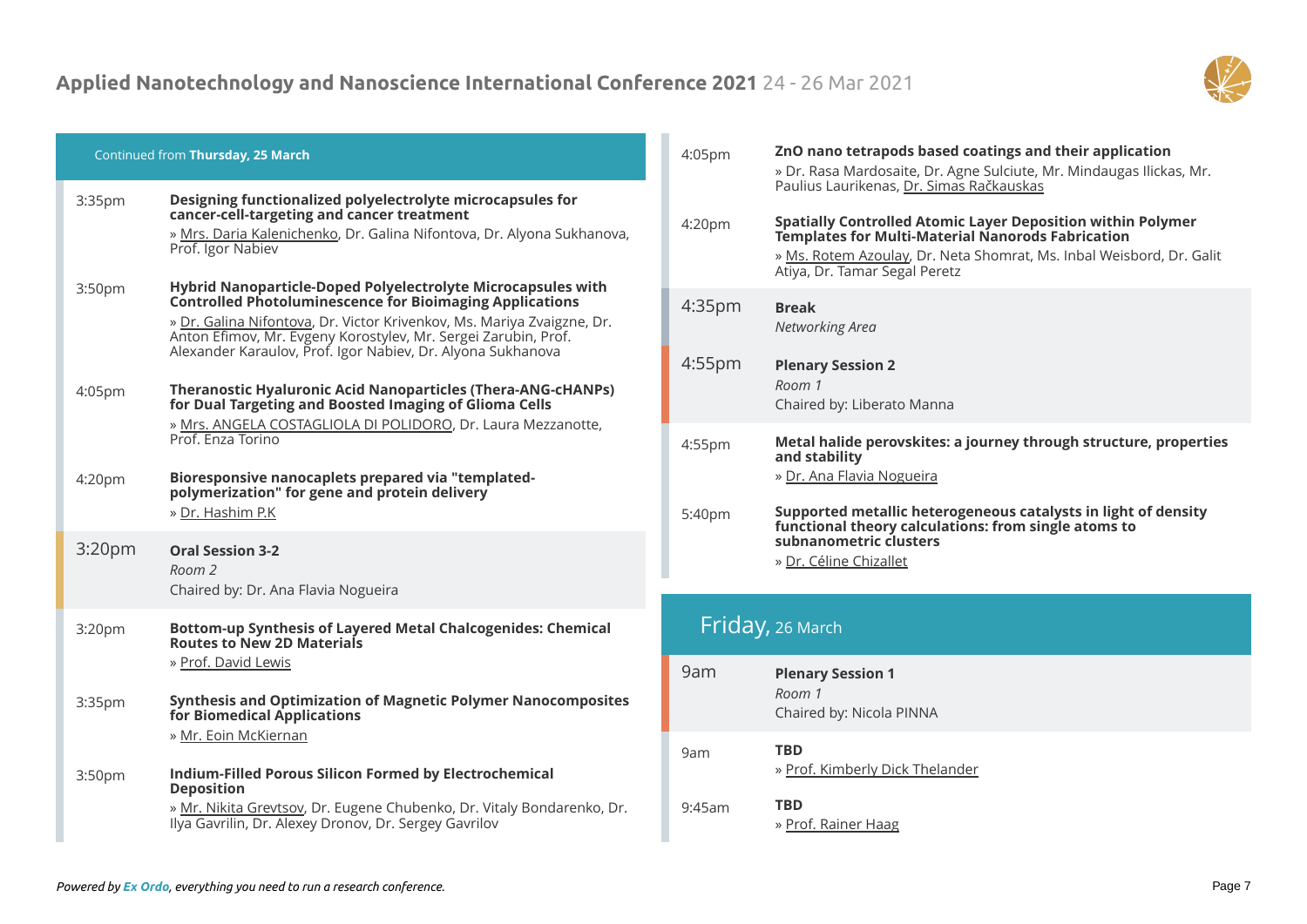

| Continued from Friday, 26 March |                                                                                                                                                                                                                                                                                                                                                                                                                                                                       | 10:50am | From whole blood to isolated extracellular vesicles: SERS for<br>efficient cancer diagnostics                                                                                                                                                                                                                                                                                        |
|---------------------------------|-----------------------------------------------------------------------------------------------------------------------------------------------------------------------------------------------------------------------------------------------------------------------------------------------------------------------------------------------------------------------------------------------------------------------------------------------------------------------|---------|--------------------------------------------------------------------------------------------------------------------------------------------------------------------------------------------------------------------------------------------------------------------------------------------------------------------------------------------------------------------------------------|
| 10:30am                         | <b>Break</b><br>Networking Area                                                                                                                                                                                                                                                                                                                                                                                                                                       | 11:20am | » Dr. Tatu Rojalin, Ms. Hanna Koster, Prof. Randy Carney<br>Functionalized drug loaded H-Ferritin nanocages target Cancer                                                                                                                                                                                                                                                            |
| 10:50am                         | <b>Oral Session 1-1</b><br>Room 1<br>Chaired by: Dr. Jordi Arbiol                                                                                                                                                                                                                                                                                                                                                                                                     |         | Associated Fibroblasts in vitro and in vivo<br>» Dr. Leopoldo Sitia, Dr. Arianna Bonizzi, Dr. Serena Mazzucchelli, Dr.<br>Sara Negri, Dr. Cristina Sottani, Dr. Elena Grignani, Dr. Maria<br>Antonietta Rizzuto, Prof. Davide Prosperi, Dr. Luca Sorrentino, Dr.<br>Carlo Morasso, Dr. Raffaele Allevi, Dr. Marta Sevieri, Dr. Filippo Silva,<br>Dr. marta truffi, Prof. Fabio Corsi |
| 10:50am                         | <b>Anisotropic Plasmonic Nanoparticles with Wide Range Resonance</b><br><b>Tunability</b><br>» Dr. Supriya Atta, Dr. Ted Tsoulos, Ms. Kaleigh Ryan, Prof. Laura Fabris                                                                                                                                                                                                                                                                                                | 11:35am | Dissecting how cells internalize and process nano-sized drug<br>carriers for nanomedicine applications<br>» Ms. Anna Salvati                                                                                                                                                                                                                                                         |
| 11:20am                         | Plasmonic mesoporous silica coated copper sulfide nanoparticles<br>as near infrared absorbing photothermal agents<br>» Prof. Elisabetta Fanizza, Ms. Orietta Pugliese, Ms. Rita<br>Mastrogiacomo, Dr. Luciano De Sio, Dr. Alexa Guglielmelli, Dr. Federica<br>Rizzi, Mr. Pierluigi Lasala, Dr. Maria Principia Scavo, Dr. Gennaro<br>Gentile, Dr. Rachele Castaldo, Prof. Angela Agostiano, Dr. Marinella<br>Striccoli, Dr. Nicoletta Depalo, Prof. Maria Lucia Curri | 11:50am | Hybrid diatomite-based nanocarriers for release and intracellular<br>monitoring of Galunisertib to colorectal cancer cells.<br>» Ms. Chiara Tramontano, Ms. Giovanna Chianese, Dr. Luca De Stefano,<br>Dr. Anna Chiara De Luca, Dr. Stefano Managò, Dr. Enza Lonardo, Dr.<br>Donatella Delle Cave, Dr. Ilaria Rea                                                                    |
| 11:50am                         | Size, shape and phase modulation of colloidal plasmonic copper<br>sulphide nanocrystals<br>» Ms. Mariangela Giancaspro, Dr. Teresa Sibillano, Ms. Francesca<br>Panzarea, Dr. Cinzia Giannini, Ms. Silvia Schmitzer, Mr. Fabio Vischio,                                                                                                                                                                                                                                | 12:05pm | Towards low-cost metal-enhanced fluorescence biosensor based<br>on 3D bio-responsive hydrogels<br>» Mr. Bruno Miranda, Dr. Rosalba Moretta, Dr. Selene De Martino, Dr.<br>Ilaria Rea, Dr. Principia Dardano, Dr. Carlo Forestiere, Dr. Luca De<br>Stefano                                                                                                                            |
| 12:05pm                         | Dr. Nicoletta Depalo, Prof. Angela Agostiano, Prof. Maria Lucia Curri,<br>Dr. Marinella Striccoli, Prof. Elisabetta Fanizza<br>Plasmonic biocatalysis: using light for the regulation of enzyme                                                                                                                                                                                                                                                                       | 10:50am | <b>Oral Session 1-3</b><br>Room 3<br>Chaired by: Prof. Elisa Moretti                                                                                                                                                                                                                                                                                                                 |
|                                 | activity on plasmonic nanoparticles<br>» Dr. Heloise Ribeiro de Barros, Prof. Pedro Camargo, Prof. Susana Inés<br>Cordoba de Torresi, Prof. Fernando López-Gallego, Prof. Luis Liz-<br>Marzán                                                                                                                                                                                                                                                                         | 10:50am | <b>Inexpensive and Scalable Production of High Performance</b><br><b>Thermoelectric Materials through Solution Methods</b><br>» Prof. Maria Ibáñez                                                                                                                                                                                                                                   |
| 10:50am                         | <b>Oral Session 1-2</b><br>Room 2<br>Chaired by: Nicola PINNA                                                                                                                                                                                                                                                                                                                                                                                                         | 11:20am | Variable angle spectroscopic ellipsometry characterization of<br>turbostratic CVD-grown bilayer and trilayer graphene<br>» Mrs. Grazia Giuseppina Politano, Dr. Carlo Vena, Dr. Giovanni<br>Desiderio, Prof. Carlo Versace                                                                                                                                                           |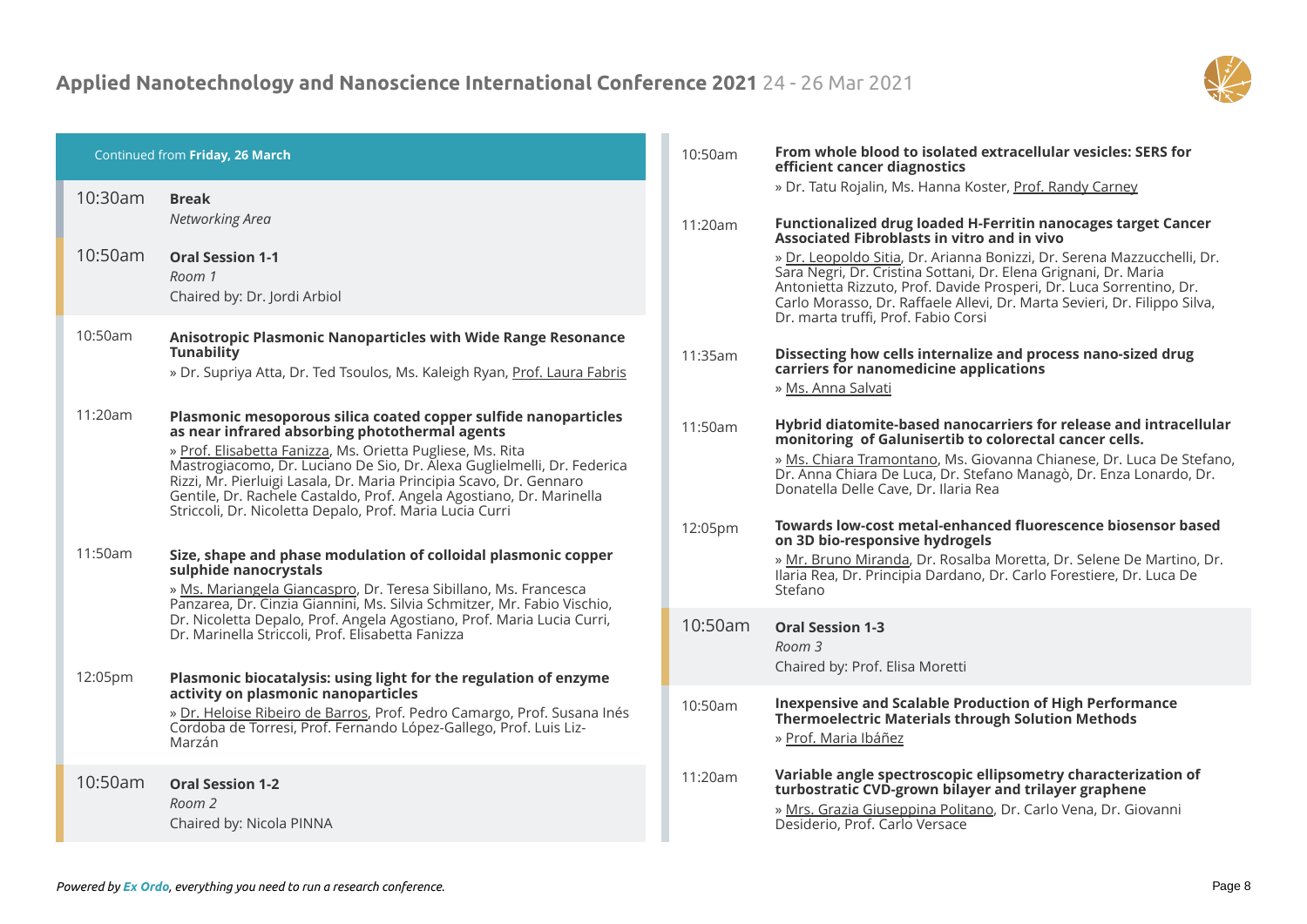

| Continued from Friday, 26 March |                                                                                                                                                                                                                                                                                                                                                                       | 1:36pm             | Surface layer thickness determination in case of "island"<br>structure by X-ray Photoelectron Spectroscopy                                                                                                                                                       |
|---------------------------------|-----------------------------------------------------------------------------------------------------------------------------------------------------------------------------------------------------------------------------------------------------------------------------------------------------------------------------------------------------------------------|--------------------|------------------------------------------------------------------------------------------------------------------------------------------------------------------------------------------------------------------------------------------------------------------|
| 11:35am                         | Perspectives for Human Angiotensin I-Converting Enzyme<br>registration by the Surface Enhanced Raman Spectroscopy<br>» Dr. Irina Boginskaya, Dr. Olga Kost, Mrs. Natalia Nechaeva, Dr.<br>Victoria Tikhomirova, Dr. Olga Kryukova, Dr. Naida Bulaeva, Dr. Elena<br>Golukhova, Dr. Ilya Ryzhikov, Dr. Ilya Kurochkin, Mr. Konstantin<br>Afanasev, Dr. Valery Evdokimov | 1:39pm             | » Dr. Viktor Afanas'ev, Mr. Daniil Selyakov<br>Nanocomposites of PMMA and rose-like BiOCl nanostructure:<br>Synthesis and characterization<br>» Ms. Sakshi Sharma, Dr. Aman Deep Acharya                                                                         |
| 11:50am                         | Excitable cells activity detection through graphite-patterned<br>diamond biosensors<br>» Ms. Veronica Varzi, Mr. Pietro Aprà, Mrs. Giulia Tomagra, Prof. Andrea<br>Marcantoni, Prof. Alberto Pasquarelli, Prof. Paolo Olivero, Prof.                                                                                                                                  | $1:42$ pm          | Wearable Graphene-Kapton Sensor for Blood Toxicity Monitoring<br>» Mr. Mohamed Bouherour, Dr. Nabila Aouabdia, Prof. Azzedine Bellel                                                                                                                             |
|                                 | Valentina Carabelli, Dr. Federico Picollo                                                                                                                                                                                                                                                                                                                             | 1:45pm             | <b>Electrical Properties of Epoxy Composites Containing Carbon</b><br><b>Black and Carbon Nanotube</b>                                                                                                                                                           |
| 12:05pm                         | Nanomaterial-based Dual Luminescence Aptasensor for Pathogen<br><b>Detection</b>                                                                                                                                                                                                                                                                                      |                    | » Dr. Raja Nor Raja Othman, Mr. Afham Zaim                                                                                                                                                                                                                       |
|                                 | » Dr. Milad Torabfam, Dr. Hasan Kurt, Dr. Mustafa Kemal Bayazıt, Prof.<br>Meral Yüce                                                                                                                                                                                                                                                                                  | 1:48pm             | A comparison Study in Synthesis of Aluminum and Copper<br>Nanoparticles using Pulsed Laser Ablation in Liquid                                                                                                                                                    |
| 12:20pm                         | Lunch<br>Networking Area                                                                                                                                                                                                                                                                                                                                              |                    | » Dr. Ridha Hamdi, Dr. Tahani Felemban, Mr. Hassan Al-khabbaz, Dr.<br>Alheshibri Alheshibri, Dr. SULTAN AKHTAR, Prof. Khaled A Elsayed                                                                                                                           |
| 1:30 <sub>pm</sub>              | <b>Flash Session 1</b><br>Room 1<br>Chaired by: Prof. Elisabetta Fanizza                                                                                                                                                                                                                                                                                              | 1:30 <sub>pm</sub> | <b>Fash Session 1</b><br>Room 2<br>Chaired by: Prof. Randy Carney                                                                                                                                                                                                |
| 1:30 <sub>pm</sub>              | Variable Angle Spectroscopic Ellipsometry Characterization of<br>Reduced Graphene Oxide Stabilized with Poly(Sodium 4-<br>Styrenesulfonate)<br>» Mrs. Grazia Giuseppina Politano, Dr. Carlo Vena, Dr. Giovanni<br>Desiderio, Prof. Carlo Versace                                                                                                                      | 1:30pm             | Cedar essential oil - β-cyclodextrin nanocomplex formation for<br>the effective inhibition of acetylcholinesterase<br>» Ms. Annita Katopodi, Ms. Ioanna Pitterou, Ms. Georgia Petridou, Ms.<br>Rafaella Spanou, Dr. Eleni Kavetsou, Prof. Anastasia Detsi        |
| 1:33 <sub>pm</sub>              | Synthesis of 2D nanomaterials (h-BN, Bi2Te3, MoS2) by top-down<br>techniques<br>» Mr. Jesús Javier Castellanos González, Dr. Antonio Esau Del Río<br>Castillo, Dr. Ana Laura Martínez Hernández, Dr. Carlos Velasco Santos                                                                                                                                            | 1:33 <sub>pm</sub> | Development of solid lipid nanoparticles (SLNs) and<br>nanostructured lipid carriers (NLCs) for the encapsulation and<br>sustained release of the flavonoid naringin<br>» Ms. Ioanna Pitterou, Ms. Annita Katopodi, Dr. Eleni Kavetsou, Prof.<br>Anastasia Detsi |
|                                 |                                                                                                                                                                                                                                                                                                                                                                       |                    |                                                                                                                                                                                                                                                                  |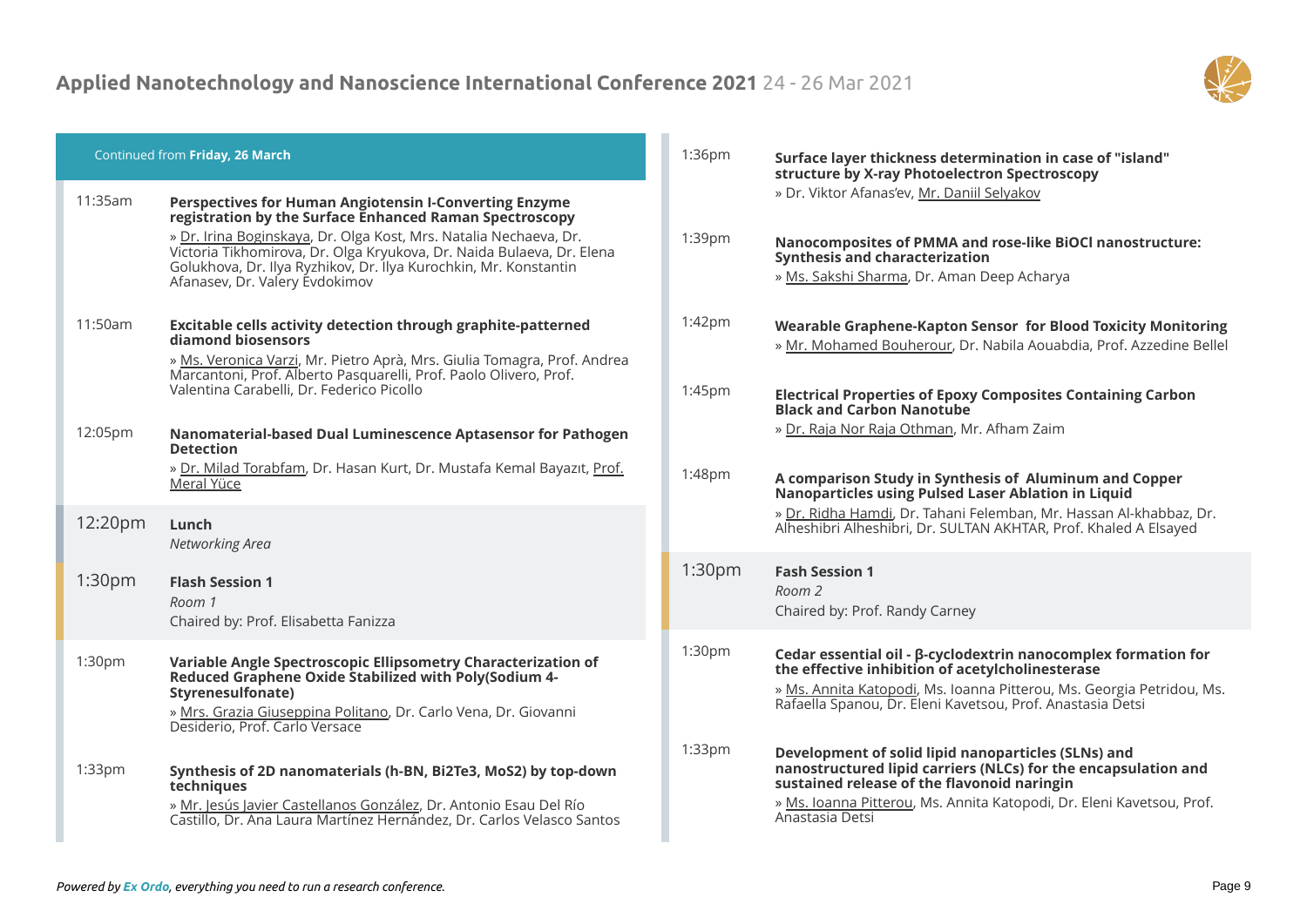

| Continued from Friday, 26 March                                                                                                                                                                                                                                                                                                                                                                                                             | Hydrogen Production and Degradation of Antibiotics Using Silver-<br>$1:33$ pm<br><b>Based TiO2 and ZnO Catalysts</b>                                                                                                                                                                                                               |
|---------------------------------------------------------------------------------------------------------------------------------------------------------------------------------------------------------------------------------------------------------------------------------------------------------------------------------------------------------------------------------------------------------------------------------------------|------------------------------------------------------------------------------------------------------------------------------------------------------------------------------------------------------------------------------------------------------------------------------------------------------------------------------------|
| 1:36pm<br><b>Topical Formulation with AS1411-Gold Nanoparticles as Cervical</b><br><b>Cancer Drug Delivery System</b><br>» Ms. Jéssica Nunes, Ms. Ana S. Agonia, Mr. Tiago Rosado, Dr. Eugénia<br>Gallardo, Dr. Rita Palmeira-de-Oliveira, Dr. Ana Palmeira-de-Oliveira,<br>Prof. José Martinez-de-Oliveira, Dr. José Fonseca-Moutinho, Dr. Maria<br>Paula Cabral Campello, Dr. António Paulo, Prof. Andrew D. Ellington,<br>Dr. Carla Cruz | » Mr. Carlos A. Valentin, Dr. Loraine Soto-Vázquez, Dr. Abniel Machin,<br>Mr. Kenneth Fontánez, Dr. Francisco Márquez, Ms. Carla Colón-Cruz,<br>Mr. Gerardo Claudio, Dr. Edgard Resto, Dr. Carmen Morant, Dr. Florian<br>I. Petrescu<br>Amine assisted synthesis of dual metal shells on semiconductor<br>1:36pm<br>nanostructures |
| 1:39pm<br>Biodegradable lipid-polymer nanoparticles with predictable in<br>vivo miRNA delivery activity<br>» Ms. Felicia Roffo, Prof. Enza Torino                                                                                                                                                                                                                                                                                           | » Ms. Anchal Yadav, Prof. Bart Follink, Dr. Alison Funston<br>Fluorescence enhancement and cetuximab-conjugation of<br>1:39pm<br>nanodiamonds for drug delivery<br>» Mr. Pietro Aprà, Mr. Mirko Sacco, Ms. Veronica Varzi, Dr. Valentina<br>Boscaro, Prof. Margherita Gallicchio, Prof. Alessandro Barge, Dr.                      |
| 1:42pm<br>Chitosan covered calcium phosphate particles as a vehicle for<br>ocular drugs<br>» Mrs. Ekaterina Popova, Dr. Victoria Tikhomirova, Mrs. Olga Beznos,<br>Mrs. Natalia Chesnokova, Dr. Olga Kost                                                                                                                                                                                                                                   | Federico Picollo<br>A sustainable bottom-up synthetic approach for carbon dots<br>1:42pm<br>» Mr. Gianluca Minervini, Dr. Marinella Striccoli, Prof. Elisabetta<br>Fanizza, Prof. Angela Agostiano, Prof. Maria Lucia Curri, Dr. Annamaria<br>Panniello                                                                            |
| 1:45pm<br>Double polymer shell liposomes for oral delivery of curcumin<br>» Ms. Anna Maria Maurelli, Dr. Vincenzo De Leo, Dr. Fulvio Ciriaco, Dr.<br>Roberto Comparelli, Prof. Angela Agostiano, Prof. Lucia Catucci                                                                                                                                                                                                                        | NOTEWORTHY THERMAL CONDUCTIVITY ENHANCEMENT IN Ag-<br>1:45pm<br><b>GRAPHENE/ ETHYLENE GLYCOL BASED NANOFLUID</b><br>» Prof. Malik Maaza                                                                                                                                                                                            |
| 1:48pm<br>Redox-responsive mesoporous silica nanoparticles for cancer<br>therapy<br>» Dr. Rosemeyre Cordeiro, Ms. Ana Maria Carvalho, Prof. Luísa Durães,<br>Dr. Henrique Faneca                                                                                                                                                                                                                                                            | Doping Ag, Au, Cu effect in photo-stimulated removal and<br>1:48pm<br>degradation of 4-nitrophenol with gel-TiO2 or commercial TiO2<br>and ZrO2 powders<br>» Prof. Irina Mikhalenko, Mrs. Ekaterina Shalygina, Mr. Vame Sisse, Mr.<br>Denis Zaev                                                                                   |
| 1:30 <sub>pm</sub><br><b>Flash Session 1</b><br>Room 3<br>Chaired by: Liberato Manna                                                                                                                                                                                                                                                                                                                                                        | 2pm<br><b>Flash Session 2</b><br>Room 1<br>Chaired by: Prof. Elisabetta Fanizza                                                                                                                                                                                                                                                    |
| 1:30pm<br>Photophysical Probing of Squaraine Nanoenvironment, Diffusion<br>Dynamics and Energy Transfer in Conjugated Polymer<br><b>Nanoparticles</b><br>» Ms. Clara Zehe, Prof. Gareth Redmond                                                                                                                                                                                                                                             | Quantum oscillations in topological insulator microwires<br>2pm<br>contacted with superconducting leads<br>» Dr. Leonid Konopko, Prof. Albina Nikolaeva, Prof. Tito Huber                                                                                                                                                          |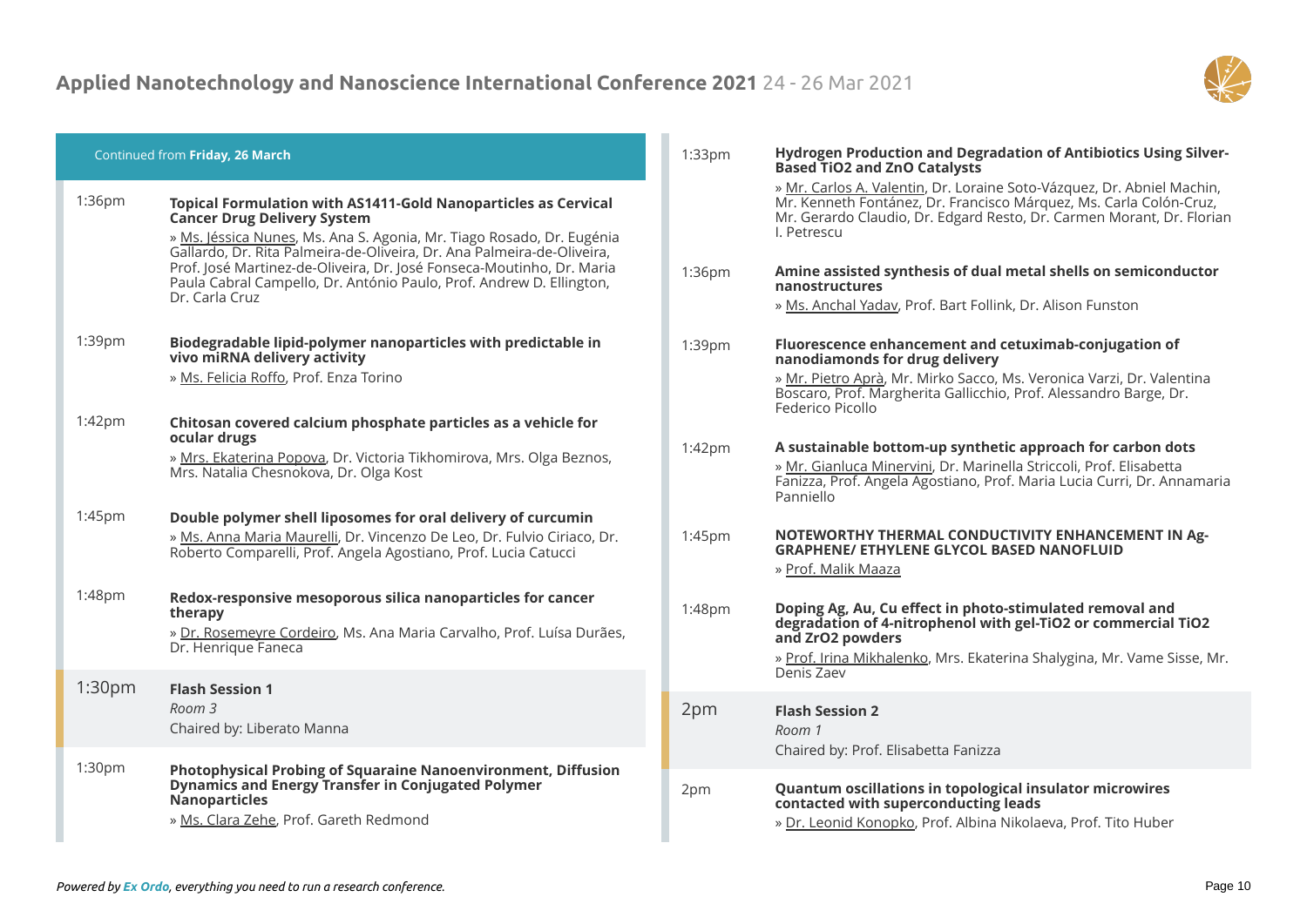

| Continued from Friday, 26 March |                                                                                                                                                                                                                                                                                       | 2:03 <sub>pm</sub> | A targeted delivery nanosystem to mediate a combined<br>antitumor strategy to HCC                                                                                                                                      |
|---------------------------------|---------------------------------------------------------------------------------------------------------------------------------------------------------------------------------------------------------------------------------------------------------------------------------------|--------------------|------------------------------------------------------------------------------------------------------------------------------------------------------------------------------------------------------------------------|
| 2:03 <sub>pm</sub>              | One-step microwave synthesis of functionalized magnetic<br>nanoparticles                                                                                                                                                                                                              |                    | » Ms. Dina Farinha, Dr. Michael Migawa, Dr. Anabela Sarmento, Dr.<br>Henrique Faneca                                                                                                                                   |
|                                 | » Mr. Thomas Girardet, Ms. Amel Cherraj, Dr. Franck Cleymand, Dr.<br>Solenne Fleutot                                                                                                                                                                                                  | 2:06 <sub>pm</sub> | Title: Development of flexible nanovesicles for transdermal drug<br>delivery of Azilsartan medoxomil                                                                                                                   |
| 2:06 <sub>pm</sub>              | 2D-Composites for the Development of Miniaturized Lithium Ion<br><b>Batteries</b>                                                                                                                                                                                                     |                    | » Ms. aparanjitha r                                                                                                                                                                                                    |
|                                 | » Ms. Carla Colon-Cruz, Dr. Abniel Machin, Dr. Maria Cotto, Dr. Carmen<br>Morant, Dr. Francisco Marquez                                                                                                                                                                               | 2:09pm             | Bacteriophage T7 single-stranded DNA-binding protein displays<br>template-catalyzed recycling                                                                                                                          |
| 2:09pm                          | Quantum size effect and surface state of "topological insulator"<br>in Bi1-xSbx wires near the gapless state                                                                                                                                                                          |                    | » Dr. Jordi Cabanas-Danes, Mr. Longfu Xu, Mr. Matthew Halma, Dr.<br>Sarah Stratmann, Prof. Antoine van Oijen, Prof. Erwin Peterman, Prof.<br>Gijs Wuite                                                                |
|                                 | » Prof. Albina Nikolaeva, Dr. Leonid Konopko, Prof. Tito Huber, Mr. Ivan<br>Popov, Ms. Oxana Botnari                                                                                                                                                                                  | 2:12 <sub>pm</sub> | <b>Encapsulation of Dopamine and L-DOPA in various biodegradable</b>                                                                                                                                                   |
| 2:12 <sub>pm</sub>              | Kinetics of the electrochemical precipitation of lead on FTO<br>substrate at different temperatures<br>» Dr. Ridha Hamdi, Dr. Amani Rached, Dr. Amor BEN Ali                                                                                                                          |                    | nanosystems<br>» Ms. Ioanna Pitterou, Mr. Isidoros Stamatiou, Dr. Eleni Kavetsou, Dr.<br>Eleni Alexandratou, Prof. Anastasia Detsi                                                                                     |
| 2:15 <sub>pm</sub>              | On quantum dynamics of magnetic dipoles in diamagnetic<br>crystals                                                                                                                                                                                                                    | 2:15 <sub>pm</sub> | pre-miR-149 G-quadruplex as a molecular recognition agent of<br><b>Nucleolin</b>                                                                                                                                       |
|                                 | » Dr. Mikhail Kucherov                                                                                                                                                                                                                                                                |                    | » Mr. Tiago Santos, Mr. André Miranda, Mr. Lionel Imbert, Dr. Gilmar<br>Salgado, Prof. Eurico Cabrita, Dr. Carla Cruz                                                                                                  |
| 2:18 <sub>pm</sub>              | optimisation of the coupling length of magneto photonic slab<br>waveguide based on a square lattice<br>» Dr. Salim ghalem, Dr. lebbal mohamedredha, Prof. Bouchemat<br>mohamed, Prof. Boumaza-Bouchemat Touraya                                                                       | 2:18 <sub>pm</sub> | Effectiveness of azelaic acid inclusion complex and its derivative<br>selection in nanovesicles on cell lines<br>» Dr. Atchara Panyosak                                                                                |
| 2pm                             | <b>Flash Session 2</b><br>Room 2<br>Chaired by: Prof. Randy Carney                                                                                                                                                                                                                    | 2pm                | <b>Flash Session 2</b><br>Room 3<br>Chaired by: Liberato Manna                                                                                                                                                         |
| 2pm                             | Enhancing the antioxidant activity of the natural coumarin<br>daphnetin and its substituted analogues by their encapsulation in<br><b>Solid Lipid Nanoparticles</b><br>» Ms. Annita Katopodi, Ms. Kyriaki Safari, Ms. Aikaterini Spanou, Dr.<br>Eleni Kavetsou, Prof. Anastasia Detsi | 2pm                | <b>Optical Properties Analysis of Local Structural Change Induced by</b><br>Gamma Irradiation in Al1.9Eu0.1Sr6Cs2(PO4)6(OH)2<br>» Mr. Ayumu Masuda, Dr. Shinta Watanabe, Dr. Masahiko Nakase, Prof.<br>Kenji Takeshita |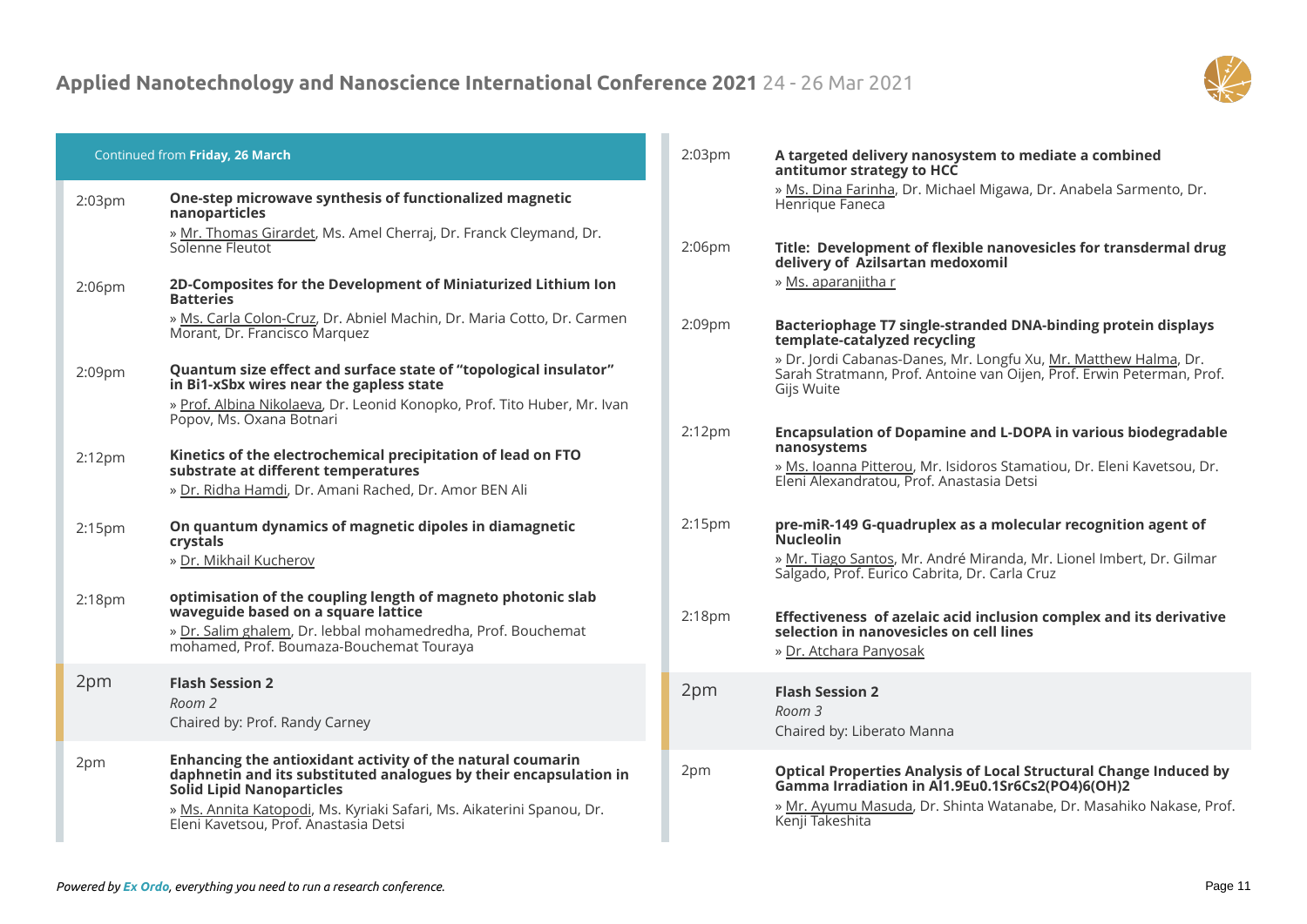

| Continued from Friday, 26 March |                                                                                                                                                                                                                                                             | 2:50pm             | Nanostructured ceria-titania photocatalysts for environmental<br>and energy-related applications                                                                                                                                     |
|---------------------------------|-------------------------------------------------------------------------------------------------------------------------------------------------------------------------------------------------------------------------------------------------------------|--------------------|--------------------------------------------------------------------------------------------------------------------------------------------------------------------------------------------------------------------------------------|
| 2:03 <sub>pm</sub>              | Nano-domain patterning by focused ion beam in nonpolar-cut<br>MgOLN and PMN-PT single crystals covered by artificial dielectric<br>layer<br>» Ms. Elena Pashnina, Mr. Dmitry Chezganov, Ms. Alla Nuraeva, Prof.<br>Vladimir Shur                            | 3:20pm             | » Prof. Elisa Moretti<br>Investigations on Spatial Self-Phase Modulation of Fullerenes in<br><b>Solution</b><br>» Ms. Stefanie Dengler, Dr. Bernd Eberle                                                                             |
| 2:06 <sub>pm</sub>              | Local and non-local charge transfer of slow alkali ions at surfaces<br>» Dr. pierfrancesco riccardi                                                                                                                                                         | 3:35pm             | Sensitized photoluminescence of rare earth-based<br>semiconducting nanocrystals                                                                                                                                                      |
| 2:09pm                          | UV photodetector based on Zn1-xMgxO thin films<br>» Mr. Vadim Morari, Dr. Rusu Emil, Dr. Ursachi Veaceslav, Prof.<br>Tighineanu Ion                                                                                                                         |                    | » Dr. Guillaume Gouget, Dr. Morgane Pellerin, Dr. Rabih Al Rahal Al<br>Orabi, Dr. Lauriane Pautrot-D'Alençon, Dr. Thierry Le Mercier, Prof.<br>Christopher B. Murray                                                                 |
| $2:12$ pm                       | Performance and electrochemical studies of lithium ion hybrid<br>supercapacitor                                                                                                                                                                             | 3:50pm             | <b>TOWARDS MULTIFUNCTIONAL VO2 MEMRISTORS FOR ULTRAFAST</b><br><b>TUNABLE NANO-OPTOELECTRONICS</b><br>» Prof. Malik Maaza                                                                                                            |
| 2:15 <sub>pm</sub>              | » Ms. Sarah Alshehri, Prof. Gregory G.Wildgoose, Dr. John Fielden<br>Spectroscopic investigation of water soluble QDs with Proteinase                                                                                                                       | 2:50 <sub>pm</sub> | <b>Oral Session 2-2</b><br>Room 2                                                                                                                                                                                                    |
|                                 | K: FRET Approach                                                                                                                                                                                                                                            |                    | Chaired by: Liberato Manna                                                                                                                                                                                                           |
|                                 | » Mr. Mallikarjun Patil, Dr. Sanjeev R. Inamdar, Dr. Kotresh M.G, Mr.<br>Tilakraj T.S, Mr. Vighneshwar S Bhat, Mr. Vikram S Pujari                                                                                                                          | 2:50 <sub>pm</sub> | Pseudocapacitive electrodes: a journey from nano to micro<br>» Prof. Thierry Brousse                                                                                                                                                 |
| 2:18 <sub>pm</sub>              | Methylated Silica Surfaces Having Tapered Nipple-Dimple<br>Nanopillar Morphologies as Robust Broad-Angle and Broadband<br><b>Antireflection Coatings</b><br>» Mrs. Mehrnaz Modaresialam, Dr. Marco Abbarchi, Prof. David<br>Grosso, Dr. Jena -Benoit Claude | 3:20pm             | Zeolitic-Imidazolate Framework-8 Nanoparticles as mediators to<br>control the selectivity in the oxidative ring-opening reaction of<br>dimethylfuran<br>» Dr. Carolina Carrillo Carrion                                              |
| 2:30 <sub>pm</sub>              | <b>Break</b><br>Networking Area                                                                                                                                                                                                                             | 3:35pm             | Silver and molybdenum disulfide photocatalysts for the<br>production of hydrogen and degradation of ciprofloxacin                                                                                                                    |
| 2:50 <sub>pm</sub>              | <b>Oral Session 2-1</b><br>Room 1<br>Chaired by: Prof. Elisabetta Fanizza                                                                                                                                                                                   |                    | » Mr. Gerardo Claudio, Dr. Abniel Machin, Dr. Loraine Soto-Vázquez,<br>Ms. Carla Colón-Cruz, Mr. Carlos A. Valentin, Mr. Kenneth Fontánez, Dr.<br>Florian I. Petrescu, Dr. Edgard Resto, Dr. Carmen Morant, Dr. Francisco<br>Márquez |